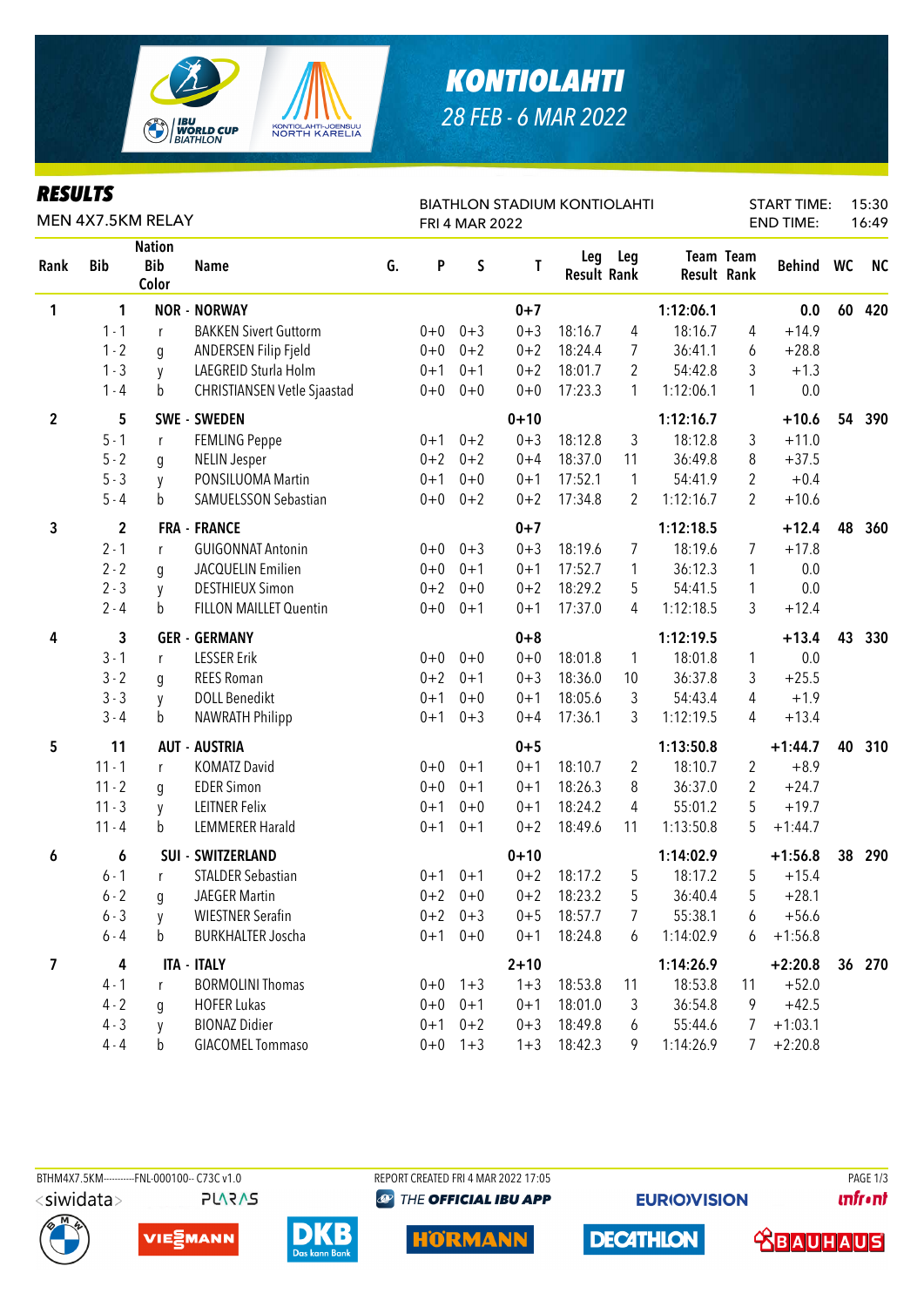

## *KONTIOLAHTI 28 FEB - 6 MAR 2022*

| <b>RESULTS</b><br>MEN 4X7.5KM RELAY |            |                                      |                             |    | <b>BIATHLON STADIUM KONTIOLAHTI</b><br>FRI 4 MAR 2022 |             |          |                    |                |                    |                  | <b>START TIME:</b><br><b>END TIME:</b> |                 | 15:30<br>16:49 |
|-------------------------------------|------------|--------------------------------------|-----------------------------|----|-------------------------------------------------------|-------------|----------|--------------------|----------------|--------------------|------------------|----------------------------------------|-----------------|----------------|
| Rank                                | <b>Bib</b> | <b>Nation</b><br><b>Bib</b><br>Color | <b>Name</b>                 | G. | P                                                     | $\mathsf S$ | T        | <b>Result Rank</b> | Leg Leg        | <b>Result Rank</b> | <b>Team Team</b> | Behind WC                              |                 | <b>NC</b>      |
| 8                                   | 7          |                                      | <b>CAN - CANADA</b>         |    |                                                       |             | $0 + 9$  |                    |                | 1:14:49.4          |                  | $+2:43.3$                              | 34              | 250            |
|                                     | $7 - 1$    | r                                    | <b>RUNNALLS Adam</b>        |    |                                                       | $0+0$ $0+2$ | $0 + 2$  | 18:21.1            | 8              | 18:21.1            | 8                | $+19.3$                                |                 |                |
|                                     | $7 - 2$    | g                                    | <b>GOW Christian</b>        |    | $0 + 2$                                               | $0 + 1$     | $0 + 3$  | 18:51.7            | 14             | 37:12.8            | 10               | $+1:00.5$                              |                 |                |
|                                     | $7 - 3$    | y                                    | <b>BURNOTTE Jules</b>       |    | $0 + 2$                                               | $0 + 1$     | $0 + 3$  | 19:05.0            | 8              | 56:17.8            | 9                | $+1:36.3$                              |                 |                |
|                                     | $7 - 4$    | b                                    | <b>GOW Scott</b>            |    | $0 + 0$                                               | $0 + 1$     | $0 + 1$  | 18:31.6            | 8              | 1:14:49.4          | 8                | $+2:43.3$                              |                 |                |
| 9                                   | 9          |                                      | <b>FIN - FINLAND</b>        |    |                                                       |             | $0 + 13$ |                    |                | 1:15:04.6          |                  | $+2:58.5$                              | 32 <sub>2</sub> | 230            |
|                                     | $9 - 1$    | r                                    | LAITINEN Heikki             |    | $0 + 2$                                               | $0 + 3$     | $0 + 5$  | 18:54.2            | 12             | 18:54.2            | 12               | $+52.4$                                |                 |                |
|                                     | $9 - 2$    | q                                    | <b>SEPPALA Tero</b>         |    | $0 + 0$                                               | $0 + 0$     | $0 + 0$  | 17:55.1            | $\overline{2}$ | 36:49.3            | 7                | $+37.0$                                |                 |                |
|                                     | $9 - 3$    | y                                    | HIIDENSALO Olli             |    | $0 + 3$                                               | $0 + 3$     | $0 + 6$  | 19:28.2            | 13             | 56:17.5            | 8                | $+1:36.0$                              |                 |                |
|                                     | $9 - 4$    | b                                    | RANTA Jaakko                |    | $0 + 1$                                               | $0 + 1$     | $0 + 2$  | 18:47.1            | 10             | 1:15:04.6          | 9                | $+2:58.5$                              |                 |                |
| 10                                  | 12         |                                      | <b>USA - UNITED STATES</b>  |    |                                                       |             | $0 + 8$  |                    |                | 1:15:25.6          |                  | $+3:19.5$                              | 31              | 220            |
|                                     | $12 - 1$   | r                                    | <b>SCHOMMER Paul</b>        |    | $0 + 2$                                               | $0 + 1$     | $0 + 3$  | 19:07.5            | 14             | 19:07.5            | 14               | $+1:05.7$                              |                 |                |
|                                     | $12 - 2$   | q                                    | <b>DOHERTY Sean</b>         |    | $0 + 1$                                               | $0+0$       | $0 + 1$  | 18:30.1            | 9              | 37:37.6            | 11               | $+1:25.3$                              |                 |                |
|                                     | $12 - 3$   | y                                    | NORDGREN Leif               |    | $0 + 2$                                               | $0 + 0$     | $0 + 2$  | 19:16.6            | 10             | 56:54.2            | 10               | $+2:12.7$                              |                 |                |
|                                     | $12 - 4$   | b                                    | <b>BROWN Jake</b>           |    | $0 + 1$                                               | $0 + 1$     | $0 + 2$  | 18:31.4            | 7              | 1:15:25.6          | 10               | $+3:19.5$                              |                 |                |
| 11                                  | 8          |                                      | SLO - SLOVENIA              |    |                                                       |             | $1 + 8$  |                    |                | 1:15:53.5          |                  | $+3:47.4$                              | 30 <sub>2</sub> | 210            |
|                                     | $8 - 1$    | r                                    | DOVZAN Miha                 |    | $0 + 0$                                               | $1 + 3$     | $1 + 3$  | 19:16.1            | 16             | 19:16.1            | 16               | $+1:14.3$                              |                 |                |
|                                     | $8 - 2$    | g                                    | <b>BAUER Klemen</b>         |    | $0 + 1$                                               | $0 + 0$     | $0 + 1$  | 18:23.2            | 5              | 37:39.3            | 13               | $+1:27.0$                              |                 |                |
|                                     | $8 - 3$    | y                                    | <b>VIDMAR Anton</b>         |    | $0 + 0$                                               | $0 + 1$     | $0 + 1$  | 19:16.8            | 12             | 56:56.1            | 12               | $+2:14.6$                              |                 |                |
|                                     | $8 - 4$    | b                                    | <b>TRSAN Rok</b>            |    | $0+0$                                                 | $0 + 3$     | $0 + 3$  | 18:57.4            | 12             | 1:15:53.5          | 11               | $+3:47.4$                              |                 |                |
| 12                                  | 16         |                                      | <b>JPN - JAPAN</b>          |    |                                                       |             | $0 + 7$  |                    |                | 1:16:21.6          |                  | $+4:15.5$                              | 29              | 200            |
|                                     | $16 - 1$   | r                                    | <b>TACHIZAKI Mikito</b>     |    | $0+0$                                                 | $0 + 2$     | $0 + 2$  | 19:00.1            | 13             | 19:00.1            | 13               | $+58.3$                                |                 |                |
|                                     | $16 - 2$   | q                                    | KOBONOKI Tsukasa            |    | $0 + 0$                                               | $0 + 0$     | $0 + 0$  | 18:38.9            | 13             | 37:39.0            | 12               | $+1:26.7$                              |                 |                |
|                                     | $16 - 3$   | y                                    | OZAKI Kosuke                |    | $0 + 0$                                               | $0 + 1$     | $0 + 1$  | 19:16.6            | 10             | 56:55.6            | 11               | $+2:14.1$                              |                 |                |
|                                     | $16 - 4$   | b                                    | KODAMA Shohei               |    | $0 + 3$                                               | $0 + 1$     | $0 + 4$  | 19:26.0            | 16             | 1:16:21.6          | 12               | $+4:15.5$                              |                 |                |
| 13                                  | 15         |                                      | LTU - LITHUANIA             |    |                                                       |             | $0 + 7$  |                    |                | 1:16:43.2          |                  | $+4:37.1$                              | 28              | 190            |
|                                     | $15 - 1$   | r                                    | <b>KAUKENAS Tomas</b>       |    |                                                       | $0+0$ 0+0   | $0 + 0$  | 18:31.9            | 10             | 18:31.9            | 10               | $+30.1$                                |                 |                |
|                                     | $15 - 2$   | g                                    | <b>STROLIA Vytautas</b>     |    | $0 + 1$                                               | $0 + 0$     | $0 + 1$  | 18:07.9            | 4              | 36:39.8            | 4                | $+27.5$                                |                 |                |
|                                     | $15 - 3$   | y                                    | DOMBROVSKI Karol            |    | $0 + 0$                                               | $0 + 2$     | $0 + 2$  | 20:38.5            | 19             | 57:18.3            | 13               | $+2:36.8$                              |                 |                |
|                                     | $15 - 4$   | b                                    | <b>BANYS Linas</b>          |    | $0 + 2$                                               | $0 + 2$     | $0 + 4$  | 19:24.9            | 15             | 1:16:43.2          | 13               | $+4:37.1$                              |                 |                |
| 14                                  | 10         |                                      | <b>CZE - CZECH REPUBLIC</b> |    |                                                       |             | $4 + 14$ |                    |                | 1:17:05.2          |                  | $+4:59.1$                              |                 | 27 180         |
|                                     | $10 - 1$   | r                                    | <b>KARLIK Mikulas</b>       |    | $0 + 1$                                               | $3 + 3$     | $3 + 4$  | 19:49.0            | 20             | 19:49.0            | 20               | $+1:47.2$                              |                 |                |
|                                     | $10 - 2$   | q                                    | STVRTECKY Jakub             |    | $0 + 1$                                               | $0 + 1$     | $0 + 2$  | 18:38.0            | 12             | 38:27.0            | 14               | $+2:14.7$                              |                 |                |
|                                     | $10 - 3$   | y                                    | VACLAVIK Adam               |    | $0 + 3$                                               | $1 + 3$     | $1 + 6$  | 20:15.9            | 17             | 58:42.9            | 16               | $+4:01.4$                              |                 |                |
|                                     | $10 - 4$   | h                                    | <b>KRCMAR Michal</b>        |    |                                                       | $0+1$ 0+1   | $0 + 2$  | 18:22.3            | 5              | 1:17:05.2          | 14               | $+4:59.1$                              |                 |                |